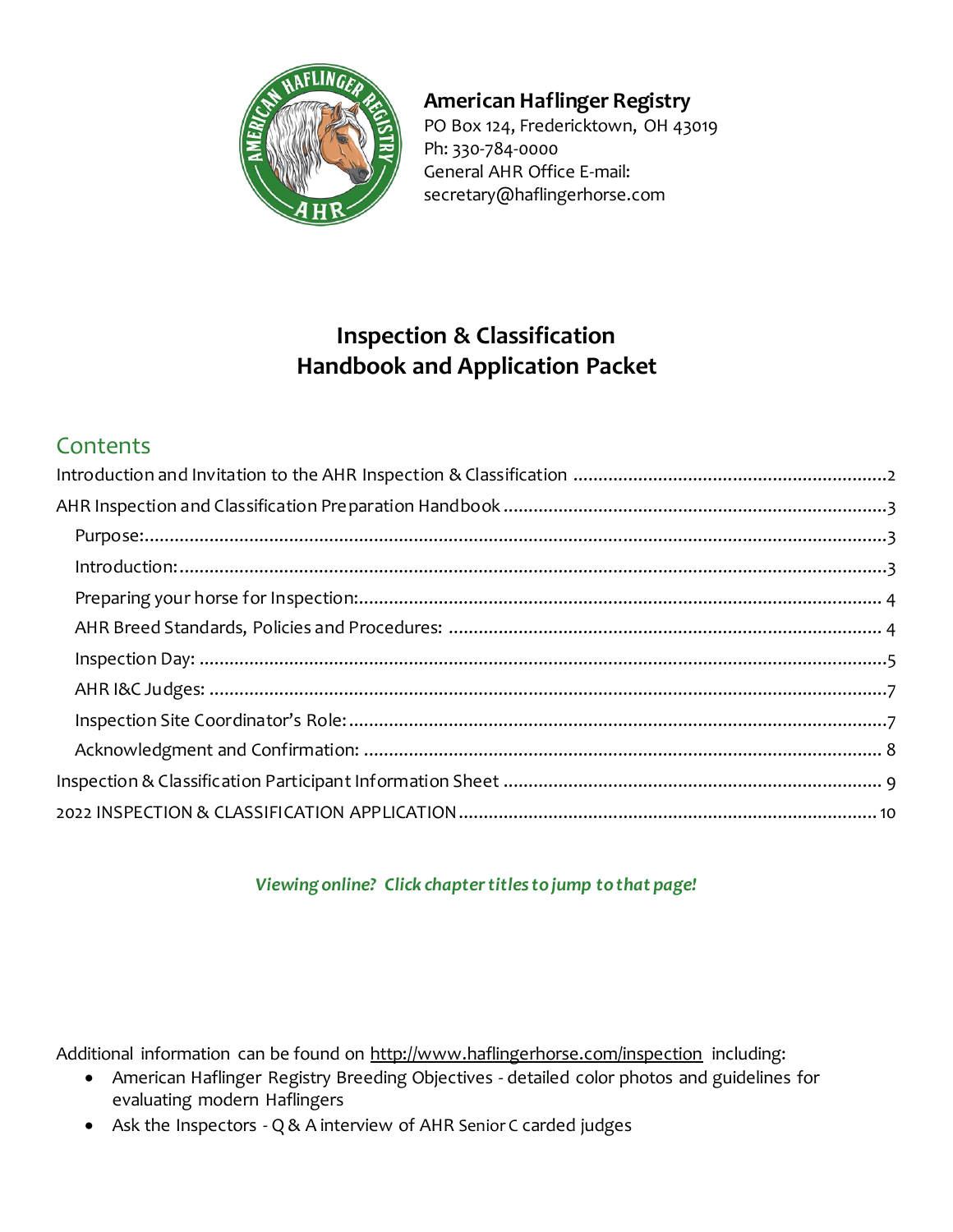# **Introduction to the AHR Inspection & Classification**

<span id="page-1-0"></span>For those of us who love horses, they are all pretty, but some are just prettier than others. Why? Because they are balanced, have correct conformation and are breathtaking to watch when they move.

Haflingers originate from Europe, specifically Austria. Europe and Austria are well known for consistently breeding excellent horses. How do they do it? Almost all breeds of horses in Europe are inspected and classified, including Haflingers. Only those stallions and mares, which meet or exceed a strict "standard" are entered in the studbooks and allowed to breed.

The American Haflinger Registry also has an inspection and classification program, similar to the 'keuring' inspection programs used by many European horse breeds. Our program is voluntary and not required before the registered American Haflinger produces offspring eligible for registration. However, the AHR Inspection & Classification ("I & C") program is a valuable tool for evaluating horses and making breeding decisions in the best interests of the individual horse, and the breed.

How does the process work? Three specially trained, qualified Haflinger judges will carefully examine each horse. The horse is evaluated against the Breed Standard as prescribed by the Breeding Objectives of the American Haflinger Registry.

- TO JUDGE THE BODY AND LEGS The handler will stand the horse in front of the 3 judges so they can judge the horse's type, head, neck, forehand, mid-section, hindquarters and legs.
- TO JUDGE WALK AND LEGS The handler will be asked to walk the horse on a 15-meter triangle to judge legs, correctness of movement, and extension at the walk. The handler will first walk away from the judges, then along the far, backside of the triangle, opposite the judges, then back toward the judges, standing at the apex of the triangle.
- TO JUDGE LEGS AND TROT Next, the handler will be asked to trot the horse on a 30-meter triangle so the judges can see legs, correctness of movement, and extension at the trot. First, away from the judges, then along the far, backside of the triangle, opposite the judges, then back toward the judges, standing at the apex of the triangle.
- TO JUDGE OVERALL MOVEMENT The horse will be allowed to free school in the arena to allow the judges to see its movement, unencumbered by handler, halter or lead rope. The judges are specifically looking for how the horse expresses itself in trot and canter.

FOR MORE INFORMATION and WRITTEN MATERIALS, CONTACT: classification@haflingerhorse.com



## **Dimensions/Setup of Inspection Triangle**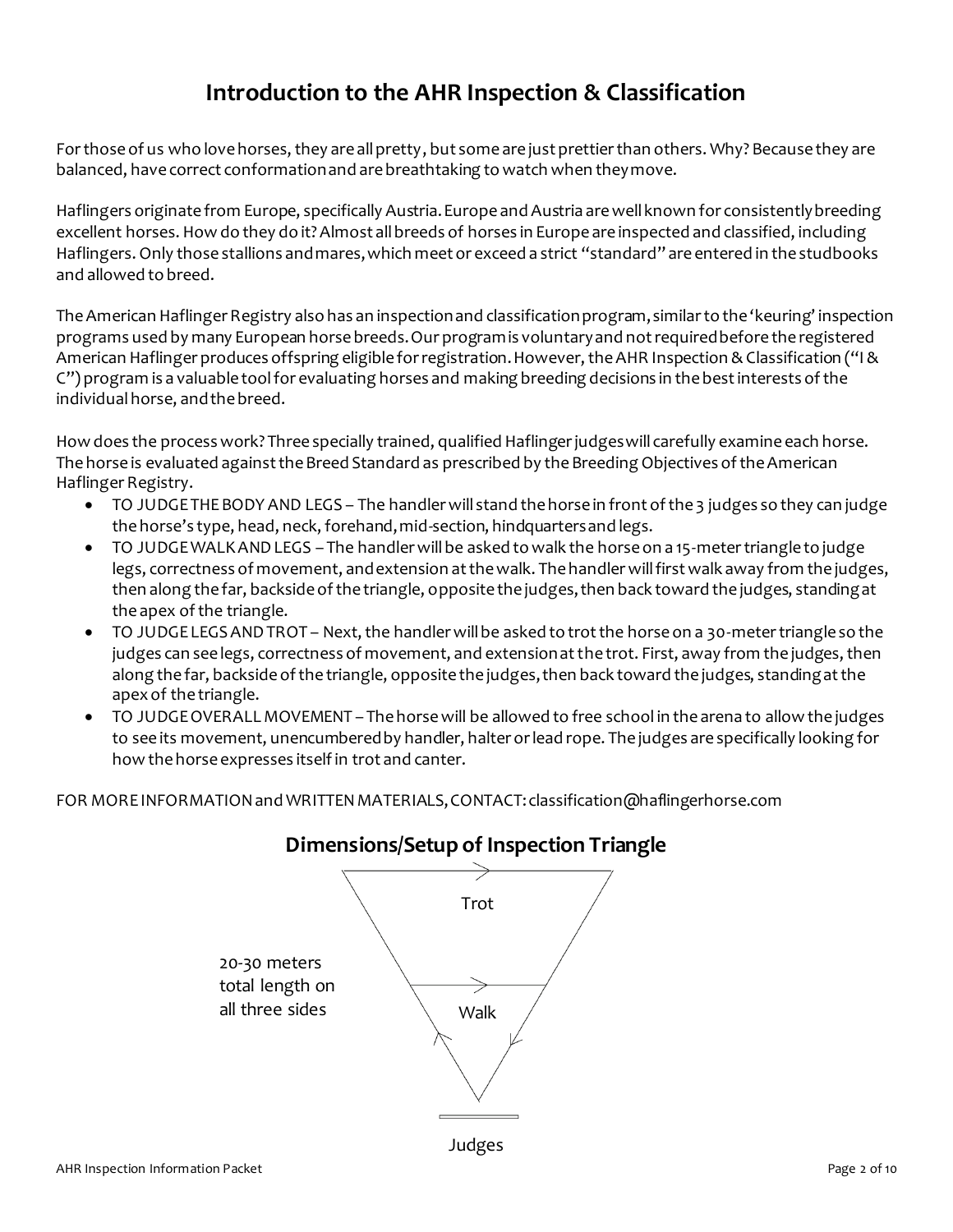# **AHR Inspection and Classification Preparation Handbook**

#### <span id="page-2-1"></span><span id="page-2-0"></span>**Purpose:**

The goal of this handbook is to insure the most productive and satisfying experience with the American Haflinger Registry's Inspection and Classification (AHR I&C) process for everyone involved. This handbook outlines a variety of topics including horse preparation, policies and breed standards, expectations, communication, participant and site coordinator roles and judge's qualifications.

Additional information and complete program documentation can be found on the AHR's website, www.haflingerhorse.com. Once on the website, click on the "Programs" tab. There you will find the links to both "Inspection & Classification" and "Judges" pages. These pages will provide you with further details about both topics.

From the Inspection & Classification page you can view various spreadsheets with prior years' inspection data, this preparation handbook, the registration form, the policies and procedures document, a sample scorecard and the breeding objectives document. The event day procedure can also be accessed with a list of what to expect the day of the actual inspection.

From the Judges page you can view or download current accreditation rules and the application forms regarding certification to be a judge. Additionally, clicking on the "Current AHR Judges" icon will open the list of AHR carded judges.

For AHR members without internet access, please feel free to contact the AHR office directly to request a hard copy of any of the documents described above.

#### <span id="page-2-2"></span>**Introduction:**

Congratulations on making the decision to bring your Haflinger forward for inspection! Making that decision may well seem like the easy part once you begin to think about actually preparing for and participating in an inspection with your horse. The AHR is aware of that and this I&C handbook was written for the purpose of providing answers to some of the most commonly asked questions about the program.

The AHR's program was developed to offer the inspection and classification of Haflingers in North Am erica at their owner's request. The horses are scored according to the Breeding Objectives of the American Haflinger Registry, which were developed in accordance with the Breeding Objectives of the World Haflinger Federation.

<span id="page-2-3"></span>Having your Haflinger inspected & classified provides you and breeders all over North America with invaluable information about heritable traits and conformational characteristics of the Haflinger. Serious, dedicated breeders utilize this vital information to make intelligent decisions to continually improve the Haflinger horse.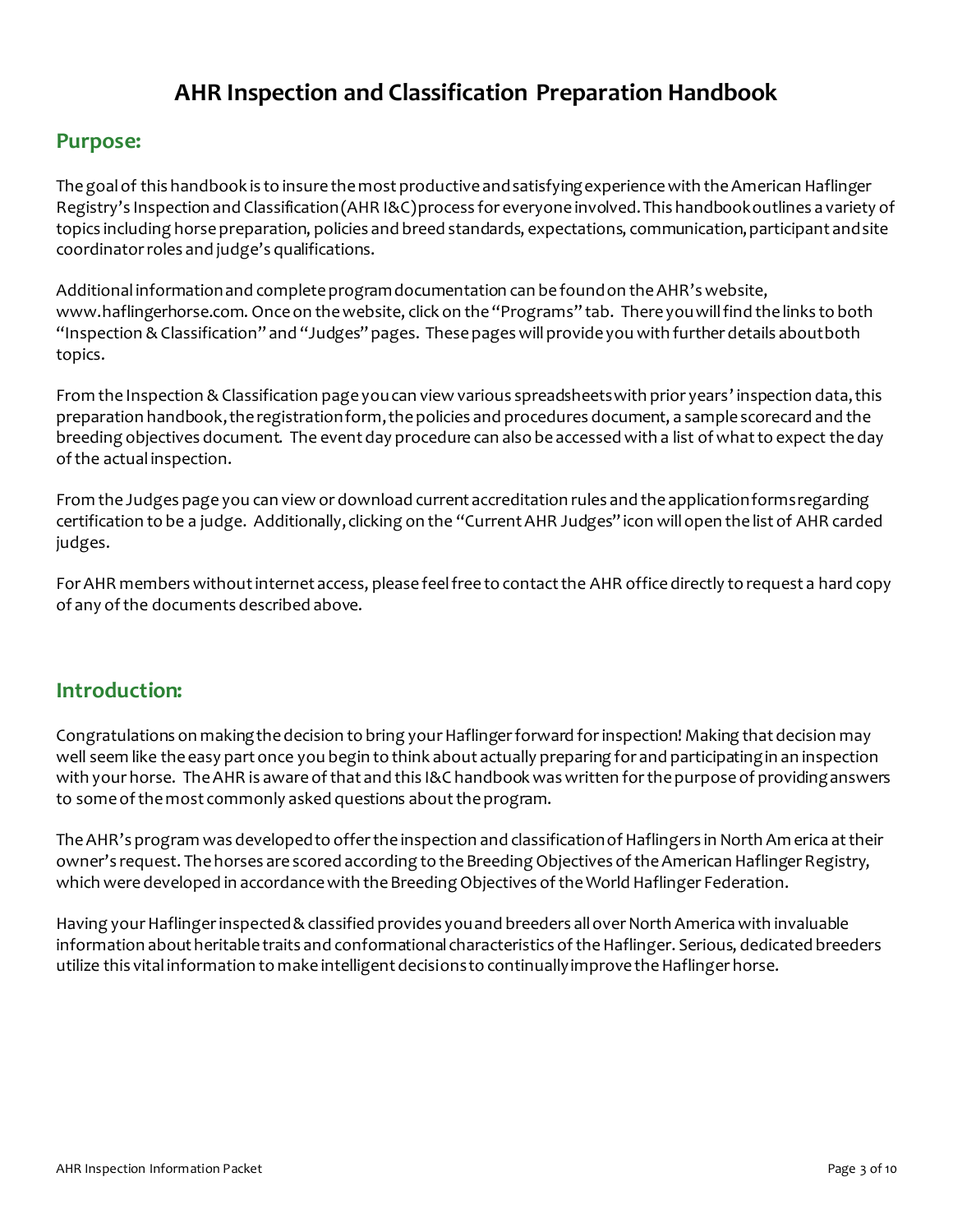## **Preparing your horse for Inspection:**

Properly preparing a horse for inspection takes time and proper planning. The preparation process must take into consideration the realistic amount of time – generally several weeks to months – required for your horse to achieve the optimum conditioning and fitness for what could very well be one of the most important days of its equine life.

Having your horse in excellent physical condition will give your horse every possible opportunity to earn points. People unfamiliar with the inspection program often argue that bone structure is bone structure and therefore conditioning should not have any effect on scores. This is not a realistic statement however, as there are components of the horse that are very much affected by the level of muscular conditioning. For example, it is often seen that a horse carrying too much weight does so in the places you would least like it, such as the neck and shoulder. Thus a horse that might actually have a well-defined wither gives the illusion of no withers at all. Or a horse that may actually have a shapely, lean neck with a good connection and taper to the throatlatch might have the illusion of a heavy, crested neck with little taper. A horse that is too heavy will also have a very difficult time showing its true athleticism and movement. Any kind of athlete, human or equine, must be at their ideal level of conditioning and weight in order to perform at the highest level of their ability.

The amount of time needed for conditioning and the proper diet required are case specific since each individual horse will be at different fitness levels when they start their program. A program that promotes muscle tone and freedom of movement is recommended. It is extremely important to remember that good health starts from the inside. Your horse's nutritional program is as vital to their success as the training and conditioning program you implement.

The horse's feet should be well cared for and trimmed with a balanced, proper angle for the individual. If your surface ground does not enable your horse to keep a sound, even foot while unshod, then light hunter or polo plates are the next best thing to a natural foot. For inspection purposes though, no heavy shoes or artificial building of the hooves is permitted. Regular farrier care is a must and is a staple of any healthy horse;remember "no foot no horse."

It is recommended that excessively long facial hair, whiskers and long ear hair be trimmed. In addition, the feathers and long leg hair at the back of the legs and fetlocks should be clipped. Manes and tails should be well groomed and left in a natural length, unbraided. These simple grooming touches performed just prior to the inspection will benefit your horse's overall impression.

#### <span id="page-3-0"></span>**AHR Breed Standards, Policies and Procedures:**

The Haflinger breed is well known for its unique external appearance that is a combination of color, markings and size. A desirable type appearance is one of elegance and harmony. To this type belongs a lean and expressive head with large eyes, well-formed neck and supple mid-section, a good croup not too divided and not too short, a distinct musculature as well as correct, defined limbs with good joints.

Stallions and mares for breeding should have clearly defined masculine or feminine features. A harmonious body structure that is suitable for an all-round pleasure horse is desired. The Haflinger horse has a strong character, a good-nature, and is eager, willing and able to perform in a wide variety of events.

The AHR uses a 100-point scoring system that is similar to the World Haflinger Federation's inspection point system. The 100-point system is used by several other breeds of horses as well. The points are broken down into 10 specific categories with each category having a potential score of 10 points. While the categories are listed and scored individually, there is often a relationship between the categories and how the horse appears and performs overall.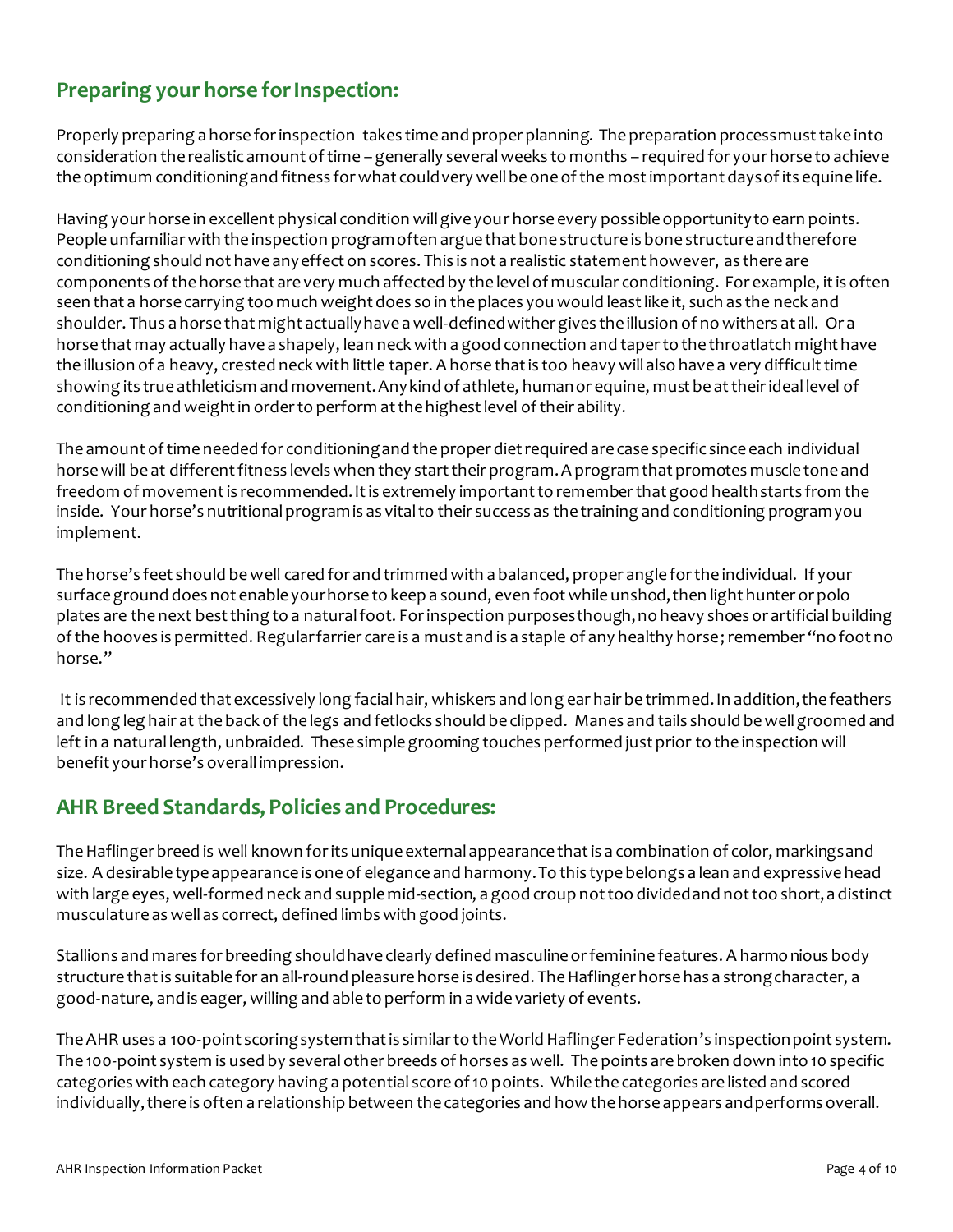The ten categories scored are: Type, Head, Neck, Forehand, Midsection, Hindquarters, Front Legs, Hind legs, Correctness of Movement and Overall Movement. Each judge marks their own worksheet with what they believe to be the correct mark. The final mark, however, is the consensus of the three judges following their discussion.

Unlike otherinspection programs, the AHR I&C committee has developed an extremely unique scorecard. The design of the card includes places after each of the ten categories for the judges to indicate both positive and negative details of that particular area. This allows the horse owners to have documentation of specific information about each of the 10 categories being reviewed by the judges during the inspection.

At the end of each horse's inspection, the owner will be told the horse's score. At this time, the judges will communicate privately to the owner the scores on each of the ten sections and give comments. This is an educational step for the owner's benefit.

Mature horses (two and over) are awarded ribbons according to their scores: A gold ribbon is awarded to horses scoring 81 points or above (this is very rare, only 3-4% of Haflingers achieve the "Gold" status), a silver ribbon is awarded to horses scoring 75-80 points, a purple ribbon is given to horses scoring 71-74 points and a white ribbon is given to horses scoring 69 or 70 points. Mares scoring 68 points or less are not recommended for breeding. Stallions scoring 74 points or less are not recommended for breeding.

Due to potential differences in rate of maturity, all horses aged two through five years old may be presented for reinspection multiple times, at any time up to and including during his/her five-year-old year. At age 6 and over, as a mature horse, the horse is eligible for re-inspection ONCE ONLY through the appeals process. The appeal must be made in writing to the inspection committee. If the appeal is accepted, the horse may be re-inspected ONCE ONLY at an inspection where at least one of the judges was not present at the horse's original inspection.

Two scores (classification & offspring) are required to complete a stallion's classification record as both "Inspected" and "Proven". For a Stallion to achieve Proven status, his offspring must be presented. Stallions without the second score for offspring will be considered "Unproven".

Inspected stallions and mares may also be awarded distinct honors based on their progeny. "Star", "Elite" or "Supreme" status awards are achieved in direct recognition of the scores of their offspring at AHR inspections. Each award category requires a different number and combination of offspring scores to be achieved. A list of Star, Elite and Supreme status horses is published on the AHR website Inspection & Classification page.

### <span id="page-4-0"></span>**Inspection Day:**

Prior to arriving for an inspection with your horse, be sure you have the following items with you:

- Negative Coggins and Health Papers (if required and not previously submitted)
- Stall fee payment (if required and not previously paid)
- Presentation halter or bridle
- Grooming supplies
- Hay, grain, water bucket
- Proper handler attire blue jeans are not permitted and there may not be identification of the farm, owner, trainer or horse on the handler's clothing or the horse's equipment.
	- $\circ$  Some inspections may offer the option of a paid handler; this is usually arranged in advance

Upon arrival at the site, and before unloading, locate the site coordinator (or check-in volunteer) and find out where you are stabling. At check in you will need to pay your stall fee and if necessary, provide additional application information. Such application information may include: how many foals has your mare had, how many months pregnant the mare is now, is your horse shod, and will you do the free school first or last? You should determine what time the measurements will start and where your horse is located in the order of go for both the measurement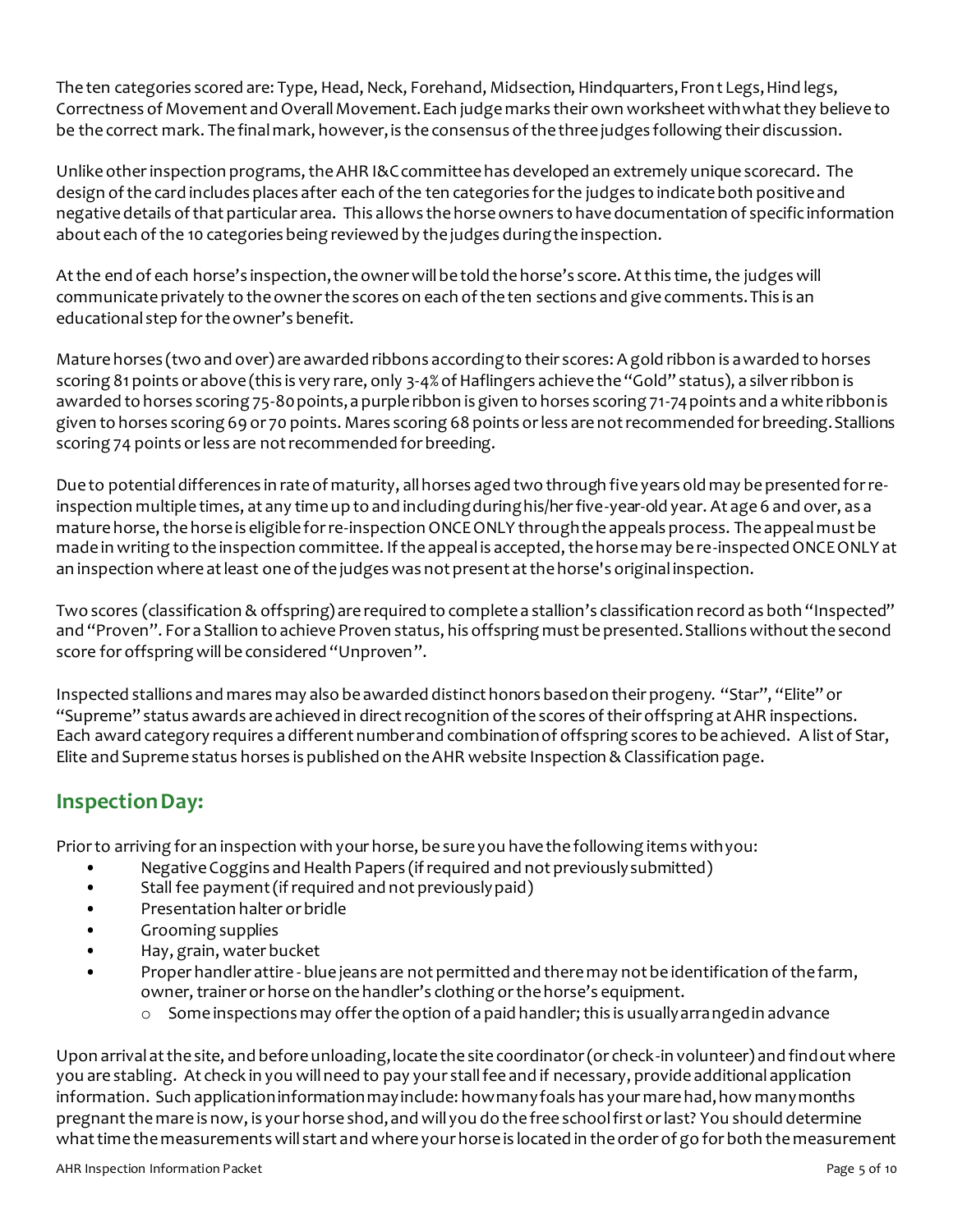and inspection phases. You will receive two bridle numbers for each horse at check-in, one for each side of your horse's halter or bridle. These numbers must be worn for both measurements and inspection.

At measurements, have your horse properly groomed and ready. Remember, you only have one chance to make a good first impression! Your horse should be trained to stand still while being measured, including stick measured at the withers and croup and tape measured for circumference of the girth and cannon bone. The mouth will be checked for proper bite and hair will also be pulled for a DNA sample at this time.

At some point prior to the actual inspections starting, the judges or site coordinator will give a brief talk about the inspection procedure. Exhibitors will be permitted to walk the triangle and examine the arena where the horses will be inspected. This is your opportunity to ask questions so feel free to ask any you may have at this time. However, once the inspection starts, exhibitors will not be permitted to approach or converse with judges until they have been handed their completed scorecard.

When presenting your horse in-hand for inspection, set the horse up along the ground pole in front of the judges. The pole should be between the horse and the judges. Turn the horse so that the mane is on the side opposite the judges. This will allow them to see the shape and length of the neck. The judges will be examining the overall conformation and balance, angles, etc., at this time, so make sure the horse is set up properly.

Next, you will be asked to walk your horse on the small triangle. As the horse walks away and towards the judges, they will observe correctness and tracking patterns. Across the back of the triangle they will be looking at impulsion, engagement and elasticity. Your horse needs to be relaxed to show the best walk. It is important for the horse's head to point straight ahead. If you pull or push the horse's head to the side it can make correct movement difficult, if not impossible.

Once you have completed the walk, you will be asked to have the horse trot the large triangle. Going away and towards the judges, you will again want to keep the horse moving straight. Across the back of the triangle the judges will be looking for engagement and impulsion from behind.

During the free school portion of the inspection you will be asked to turn the horse loose in the arena. The judges will be evaluating the horse's natural way of moving, expression, presence, and the quality of the trot and canter at liberty.

The judges will mark their individual worksheets during both the in hand and at liberty presentation of your horse. The final score will be the consensus of the three judges following a private discussion amongst them. Once the score has been determined, you will receive a copy of the scorecard. The judges will communicate privately to the owner the scores on each of the ten sections and give comments.

The discussion held with the horse's owner immediately following the scoring is a courtesy to help explain the scorecard documentation and is done for the owner's benefit. However, owners must remember that the judge's decisions are final, and that no arguing or questioning of any decision will be tolerated. Limited questions from the owner will be permitted only for the sake of clarification, however in the interest of time, no two-way discussions will be permitted. The judges will also ask for permission to announce the horses score to the audience.

After all of the horses at the site have been inspected, horses scoring 75 points or better will be encouraged to return to the arena for the final parade and line-up according to score. This is a very educational part of the day and well worth staying for. The judges line the horses up in a final order as they parade and will point out some of the things that they liked best about them.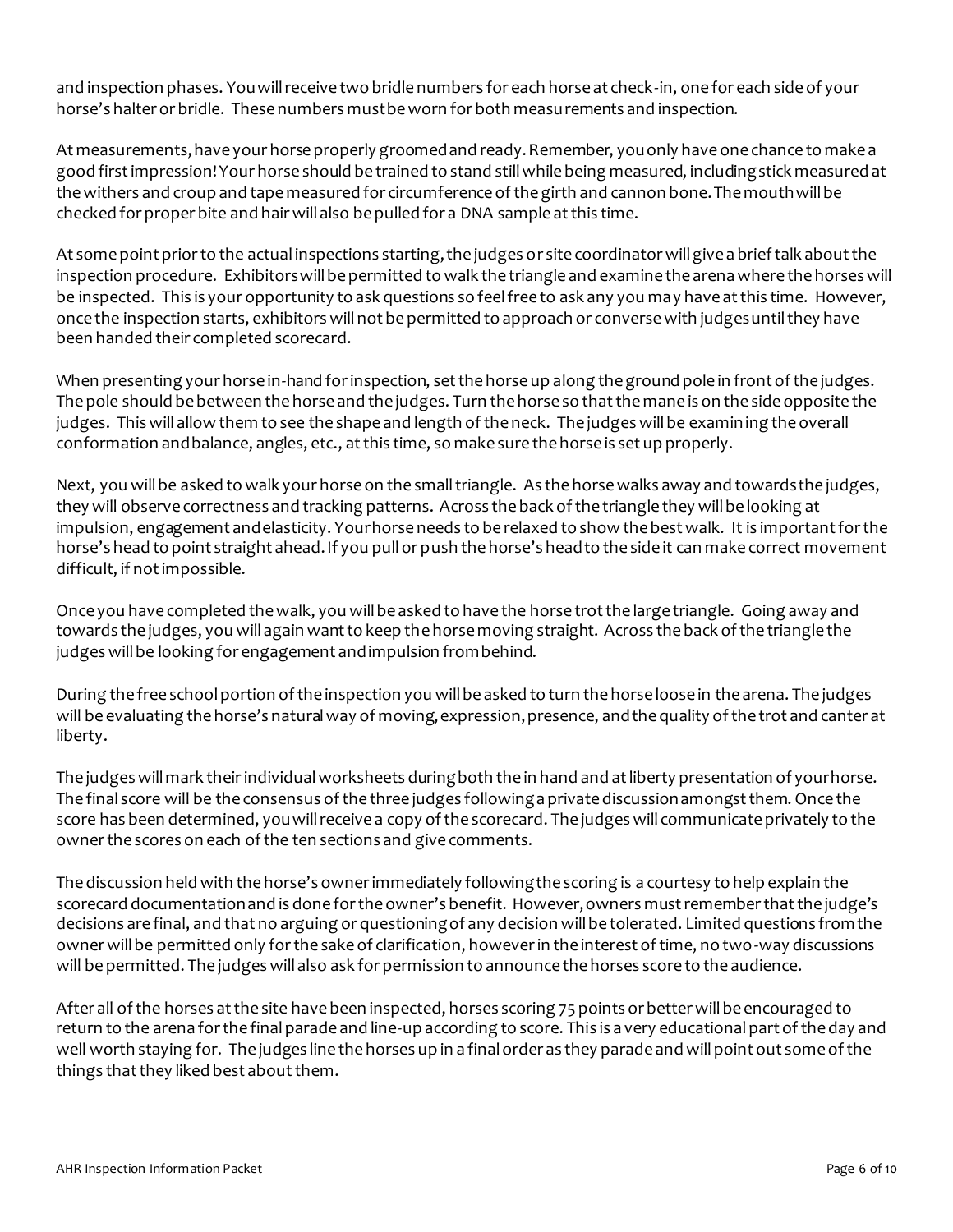### <span id="page-6-0"></span>**AHR Inspection &Classification Judges:**

In order for a judge to be eligible to classify horses at an AHR inspection they must obtain an AHR Senior C (classification) card status. The AHR I&C and AHR Judges committees work together in the certification process that is required for a judge to obtain his or her Senior C card status. The additional requirements for an AHR Senior judge to obtain a Senior C card (which can be found in detail on the AHR website) are extensive and time consuming. Additionally, once the Senior C card is obtained, the judges must complete annual Senior C card maintenance requirements. All expenses associated with obtaining and maintaining the Senior C card are at the expense of the person desiring the card.

The current AHR Senior C carded judges have broad and diverse equine backgrounds. They have collectively spent a substantial amount of time in Austria (at their own expense) both participating in and observing the Haflinger inspections, visiting the Fohlenhof to view the breeding stock and traveling to numerous other Haflinger breeding farms in Austria and neighboring European countries. The judges have all either classified or stood in on the classification of hundreds of Haflingers. They have a combined total of over one hundred years 'experience in breeding, showing and classifying quality Haflingers. Additionally, each of these individuals has also bred, raised, and presented a highly classified animal and/or an AHR National Show Champion horse or horses.

Years of personal dedication to both the Haflinger breed and the classification program is what keeps the judges returning each year. As the AHR Senior C carded judges have accumulated more time and expertise, the intent has been to migrate away from the additional expense, language barriers and scheduling constraints associated with using judges from foreign countries. The inspection judges are aware of the voluntary nature of the AHR inspection program. Both its success and continuation depend upon the acceptance and value it provides to the horse owners.

#### <span id="page-6-1"></span>**Inspection Site Coordinator's Role:**

The AHR inspections would not be possible but for the generous donations and personal commitments made by the volunteer site coordinators. The inspection site coordinator has responsibility for site procurement, stabling, recruitment and oversight of volunteer workers, food availability, event photographer, site materials, paper work, and a variety of other associated duties that arise. As such they are the "go to" person for information abou ttimes, accommodations, fees, or any information in general about the proceedings at a particular site.

On the day of inspection, the site coordinator must manage volunteers and workers to ensure the efficient flow of the inspection event. They are also the liaison between inspection participants and the judges. Any additional information about the horse such as health issues, injuries, etc. should be submitted in writing to the site coordinator prior to the inspection. The site coordinator will then ensure that the information is received by the judges. And last, but not least, any concerns regarding the inspection process shall be submitted in writing to the inspection site coordinator within 30 days following the inspection. The site coordinator will then submit the complaint directly to the I&C committee.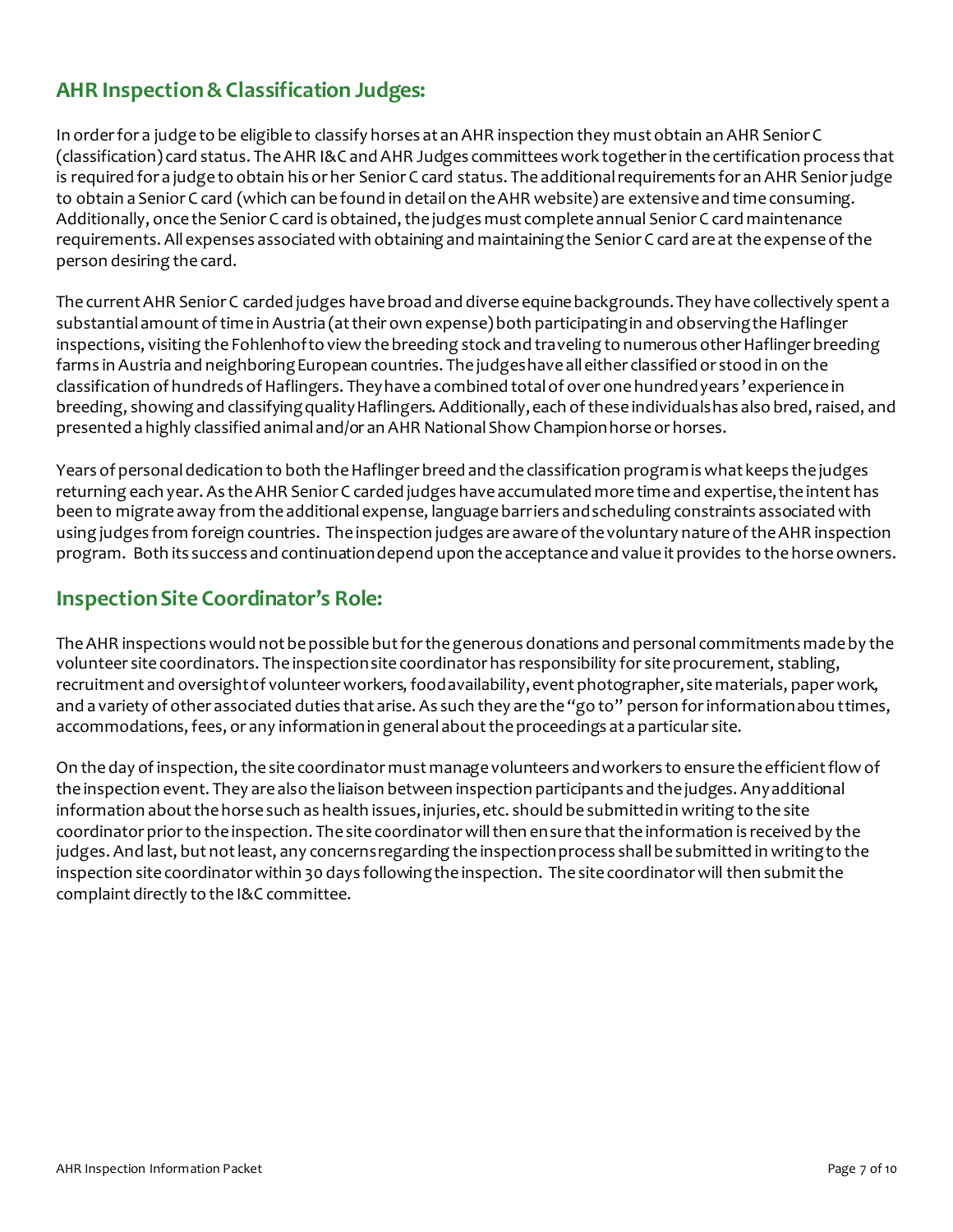## <span id="page-7-0"></span>**Acknowledgment and Confirmation:**

In an attempt to ensure that all AHR Inspection & Classification participants are familiar with the I&C program, acknowledgment of reading this "American Haflinger Registry Inspection and Classification Preparation Handbook" is a prerequisite of having your horse inspected.

I (we), the undersigned, confirm that I (we) have read the information in the above handbook and agree to abide by the current policies governing the AHR Inspection & Classification process.

\_\_\_\_\_\_\_\_\_\_\_\_\_\_\_\_\_\_\_\_\_\_\_\_\_\_\_\_\_\_\_\_\_\_\_\_\_\_\_\_\_\_\_\_\_\_\_\_\_\_\_\_\_\_\_\_\_\_\_\_\_\_\_\_\_\_\_\_\_\_\_\_\_\_\_\_\_\_\_\_\_\_\_\_\_\_\_\_\_\_\_\_\_\_\_ Owner(s) name(s) - please print clearly here

\_\_\_\_\_\_\_\_\_\_\_\_\_\_\_\_\_\_\_\_\_\_\_\_\_\_\_\_\_\_\_\_\_\_\_\_\_\_\_\_\_\_\_\_\_\_\_\_\_\_\_\_\_\_\_\_\_\_\_\_\_\_\_\_\_\_\_\_\_\_\_\_\_\_\_\_\_\_\_\_\_\_\_\_\_\_\_\_\_\_\_\_\_\_\_ Owner(s) signature and date

**Please submit this page with your Inspection & Classification Application** (*page 10*)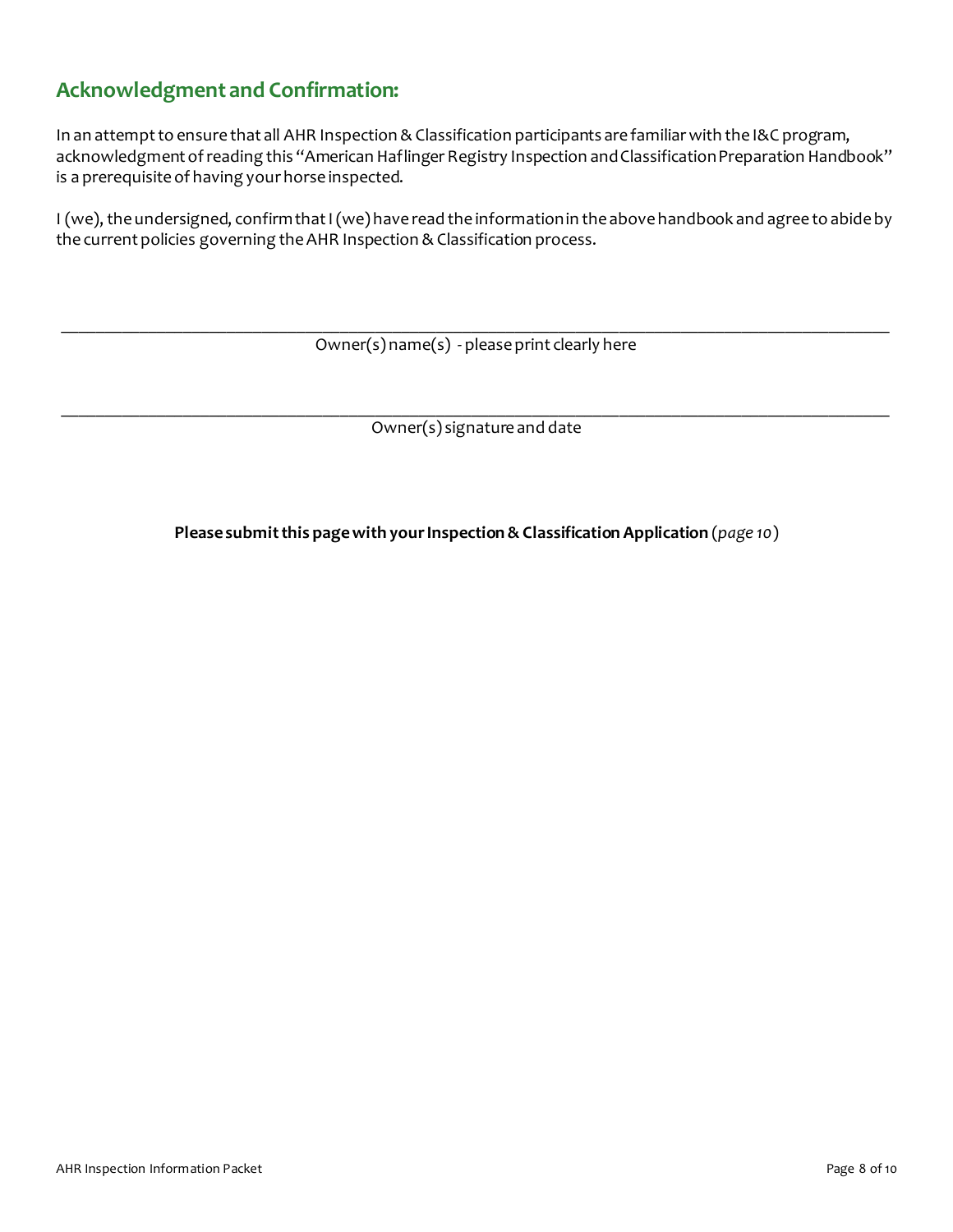# **AHR Inspection & Classification Event Day Procedure**

- <span id="page-8-0"></span>1. Check-in, get your bridle number.
- 2. Measure horses, pull DNA testing hair sample.
- 3. Check with your site coordinator regarding photos. Some sites may take photos as the horse is being shown on the Triangle. Others may have an alternate photo spot.
- 4. When it is your turn for inspection, stand the horse up at the designated spot so the judges can evaluate the conformation.
- 5. When instructed by the judge, walk the horse on the small triangle, keeping thehorse straight and marching.
- 6. At the point of origin begin the larger triangle by trotting the horse up the left side, keeping the horse straight.
- 7. Extend the trot the length of the long side.
- 8. Trot the horse straight back to the point of origin along the right side of the triangle.
- 9. When instructed by the judge, turn the horse loose for free schooling (no halter or bridle). The judges will want to see the horse at liberty in a trot and canter. Free schooling can also be done first, prior to the work on the triangle, if that is your preference.
- 10. When instructed by the judge, catch the horse and return to the area of the triangle. Remember that during the judges' deliberation, they may take another look at your horse so keep that in mind as you are waiting. One of the judges will then give you a copy of the scorecard, a ribbon, and verbal comments. You will be asked if it is okay to announce the score to the audience. When finished, return to your stall or trailer.

After all horses are inspected, the silver & gold classified horses will be invited back into the ring in order to see the highest scoring horses all together in the ring. All owners are encouraged to stay for that presentation.

\*Some details may change; please check with your I&C Site Coordinator for any updates.



### **Dimensions/Setup of Inspection Triangle**